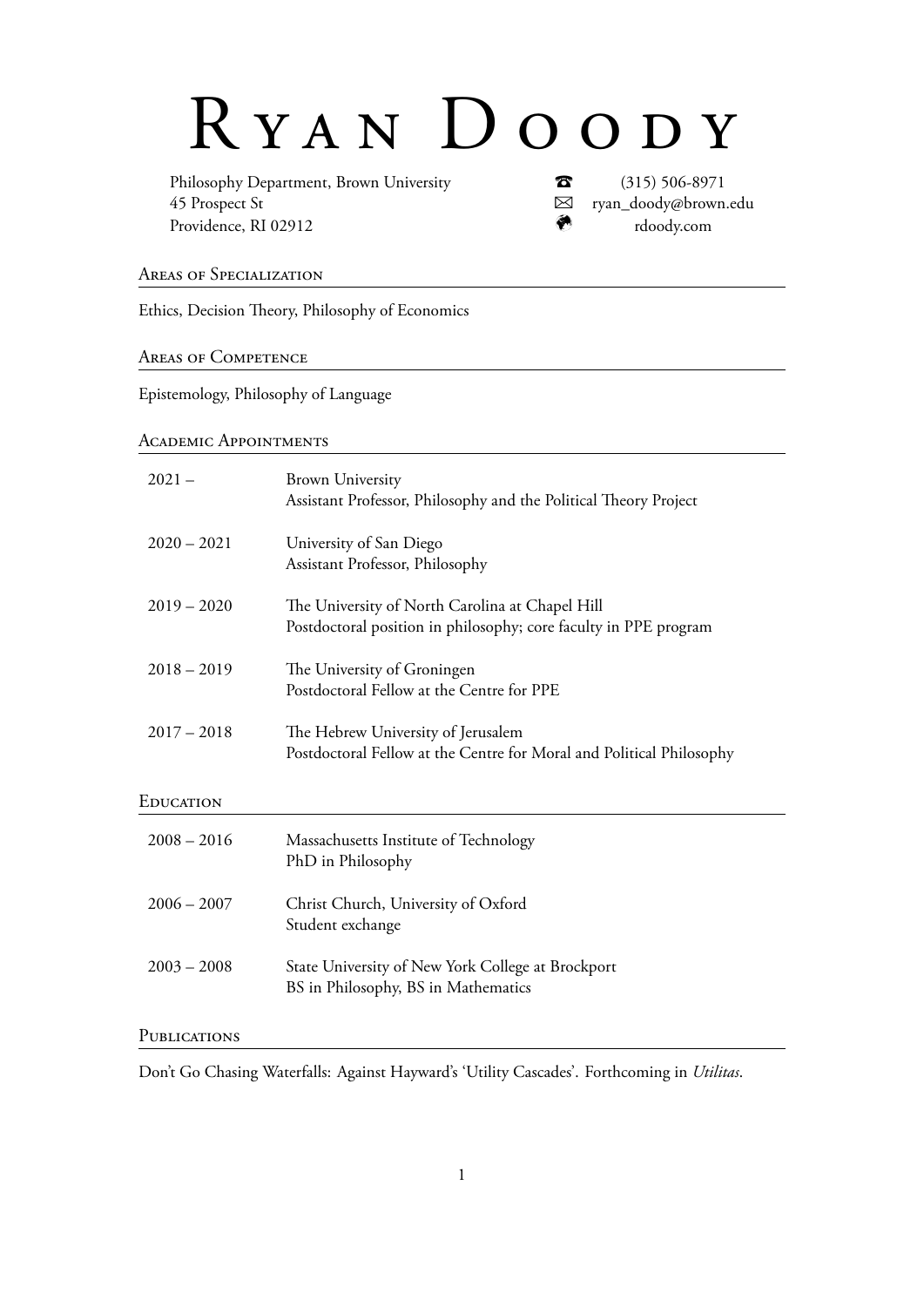Hard Choices Made Harder. Forthcoming in *Value Incomemensurability: Ethics, Risk, and Decision-Making*, ed. H. Andersson and A. Herlitz.

The Sunk Cost 'Fallacy' Is Not a Fallacy. (2020) *Ergo, an Open Access Journal of Philosophy*, 6(40), 1153-1190.

Opaque Sweetening and Transitivity. (2019) *Australasian Journal of Philosophy*, 97(3), 559-571.

If There Are No Diachronic Norms of Rationality, Why Does It Seem Like There Are? (2019) *Res Philosophica* (special issue on Reasons and Rationality), 96(2), 141-173.

Parity, Prospects, and Predominance. (2019) *Philosophical Studies*, 176(4), 1077-1095.

Under Review: "Actual Value Decision Theory" (R&R at *Philosophers' Imprint*) "Consider the Ostrich: Non-Utilitarians, Ex Ante Interests, and Burying Your Head in the Sand" (R&R at *Journal of Philosophy*) "Risk-taking and Tie-breaking" "Dice Ex Machina"

#### **PRESENTATIONS**

"Dice Ex Machina" MITing of the Minds Conference, MIT, Winter 2022

"Consensus and Compromise in Collective Choice" MANCEPT 2021 Workshop, Fall 2021 Social Ontology 2021, Summer 2021 Social Choice and Voting Theory at Virginia Tech, Summer 2021

"A Decent Living: Making the Case for the Minimum Wage" (co-authored with Simone Gubler) The significance of Work Conference, Tilburg University, Summer 2021 Political Economy Project Workshop, Dartmouth, Fall 2021

"Consider the Ostrich: Non-Utilitarians, Ex Ante Interests, and Burying Your Head in the Sand" The Center for Population-Level Bioethics at Rutgers University, Summer 2021 Brown University, Spring 2021 University of San Diego, Spring 2020 Chapel Hill PPE Workshop 2019, Fall 2019

- "Risk-taking and Tie-breaking" Mini-Workshop on Attitudes to Risk, Hebrew University of Jerusalem, Spring 2018
- "Hard Choices Made Harder"

Conference on Ethics and Uncertainty, Hebrew University of Jerusalem, Summer 2018 Colloquium, Hebrew University of Jerusalem, Spring 2018 Recent Work in Decision Theory and Epistemology, Columbia University, Spring 2018

"If There Are No Diachronic Norms of Rationality, Why Does It Seem Like There Are?" University of Iowa Graduate Philosophy Conference, Spring 2015

```
"Gambling for the Hesitant"
Arizona State University Graduate Philosophy Conference, Spring 2015
```
"The Sunk Cost 'Fallacy' is Not a Fallacy"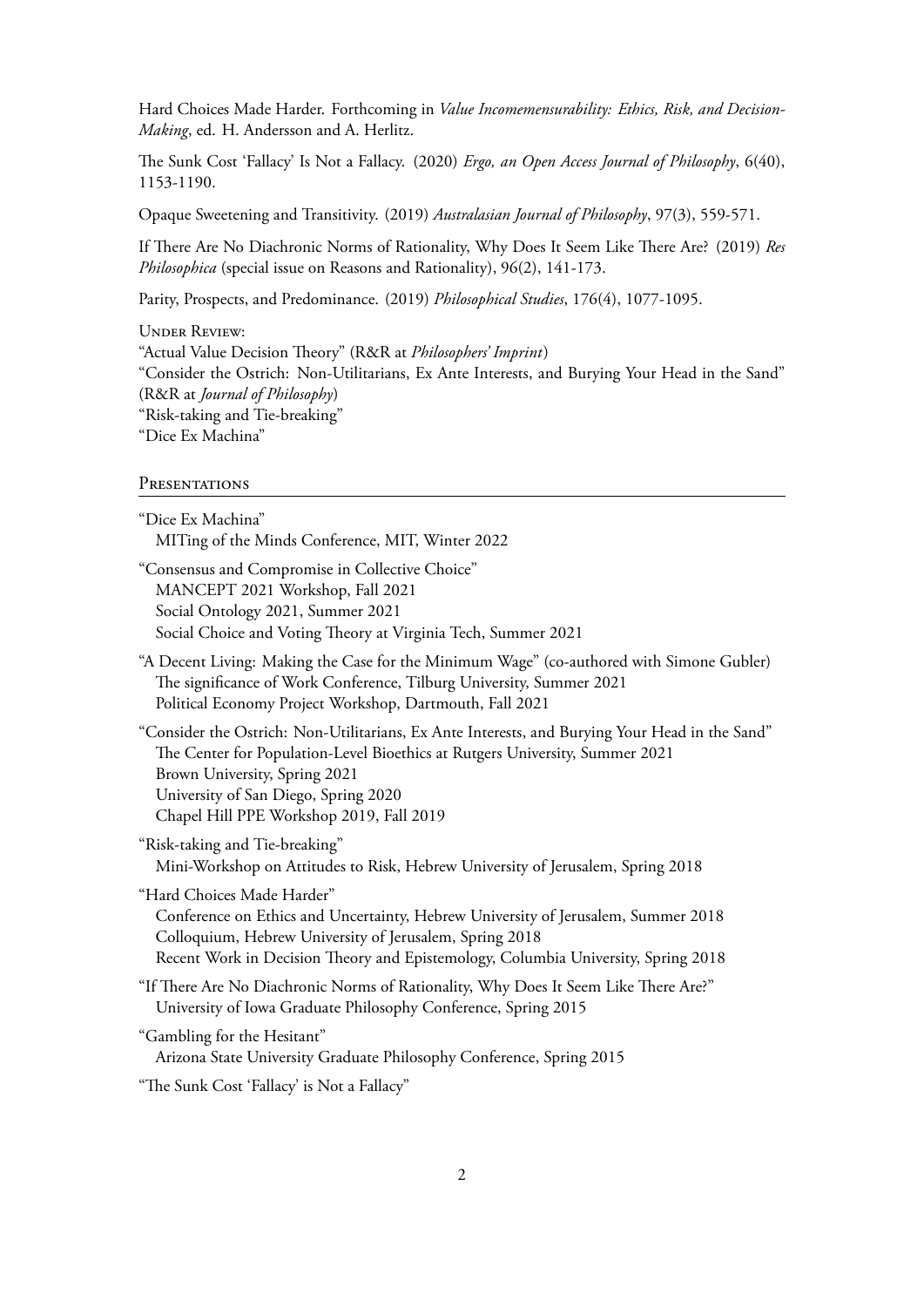| UMass Amherst Graduate Philosophy Conference, Spring 2014            |  |  |
|----------------------------------------------------------------------|--|--|
| Columbia-NYU Graduate Conference in Philosophy, Spring 2014          |  |  |
| St. Louis Gateway Graduate Conference - Group Relations, Spring 2014 |  |  |
| LSU Graduate Student Philosophy Conference, Spring 2014              |  |  |
| Syracuse University Graduate Philosophy Conference, Spring 2014      |  |  |
| South Carolina Society for Philosophy Conference, Spring 2014        |  |  |
| The Rocky Mountain Philosophy Conference, Spring 2013                |  |  |
|                                                                      |  |  |

"Lying, Misleading, and Plausible Deniability" The New York Philosophy of Language Workshop, March 2014

"Varieties of Preference: What to Care About When What You Care About Depends on What You Cared About"

The Northwestern Time and Rationality Workshop, Spring 2012

# Selected Comments and Workshop Presentations

| "Consider the Ostrich: Non-Utilitarians, Ex Ante Interests, and Burying Your Head in the Sand"                                                 |
|------------------------------------------------------------------------------------------------------------------------------------------------|
| Grundelgung Series, University of Groningen, Spring 2019                                                                                       |
| Reasons and Rationality Reading Group, University of California, San Diego, Fall 2020                                                          |
| "Comments on 'Rationality, Normativity and Degenerate Intentions: Why Rational Choice Theory<br>is not Self-Defeating' by Roberto Fumagalli"   |
| Preference-based Modeling in Economics, London School of Economics, Fall 2018                                                                  |
| "The Prospects for Decision Theory with Parity"<br>Decisions, Ethics, and Uncertainty Reading Group, Hebrew University of Jerusalem, Fall 2017 |
| "Dutch Book Exploitability and the Space of Epistemic Reason"                                                                                  |
|                                                                                                                                                |

Eminees (Harvard and MIT *M*&*E* workshop), Spring 2013

"Comments on 'The Problems of *de se* Assertion' by Isidora Stojanovic" MIT-Institut Jean Nicod Conference on Self-Locating Belief, Fall 2009

#### **SERVICE**

| Summer 2019   | University of Groningen PPE Summer School Organizer                  |
|---------------|----------------------------------------------------------------------|
| Summer 2019   | OZSW Business Ethics Workshop Organizer                              |
| Spring 2019   | University of Groningen PPE Workshop Organizer                       |
| $2018 - 2019$ | University of Groningen PPE Winter School Organizer                  |
| $2017 - 2018$ | Hebrew University of Jerusalem PhD Summer Workshop Organizer         |
| Summer 2015   | PIKSI-Boston, videographer and video editor                          |
| $2011 - 2012$ | MIT Philosophy Colloquia Series Organizer                            |
| $2010 - 2011$ | MIT Departmental Librarian                                           |
| $2009 - 2010$ | Harvard/MIT Eminees Workshop in Metaphysics & Epistemology Organizer |
| $2008 - 2009$ | Harvard/MIT Graduate Conference in Philosophy Organizer              |
| $2008 - 2013$ | Referee for Harvard/MIT Graduate Conference in Philosophy            |
|               |                                                                      |

## **AWARDS**

2014, 2015, 2017 Derek Bok Center Certificate of Teaching Excellence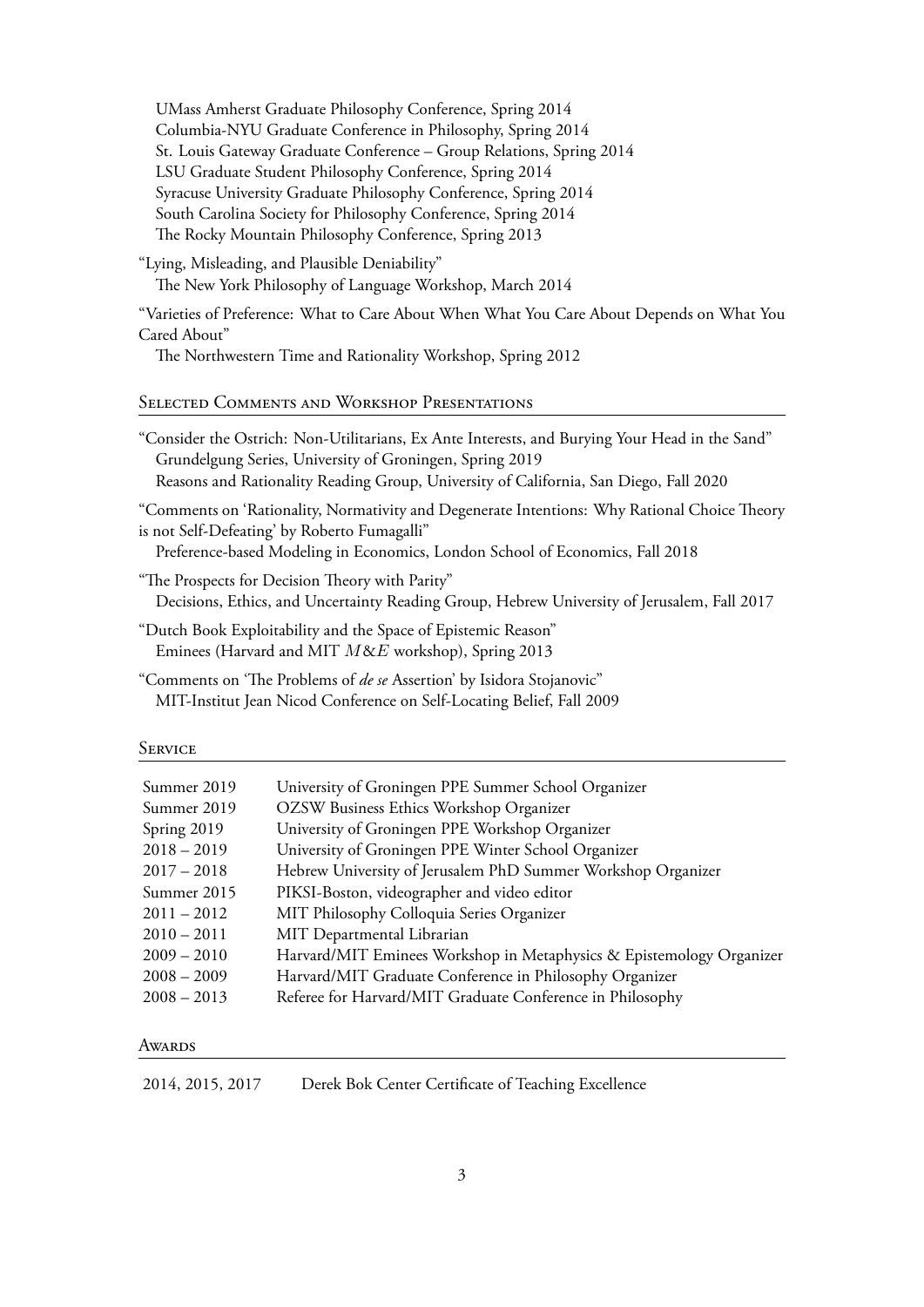### Teaching Experience

| <b>Primary Instructor:</b>                                       |                                             |                  |
|------------------------------------------------------------------|---------------------------------------------|------------------|
| Ethics, Economics, and the Future                                | <b>Brown</b>                                | Spring 2022      |
| Choice, Commerce, and Conflict                                   | <b>Brown</b>                                | Fall 2021        |
| Pandemic Ethics                                                  | <b>USD</b>                                  | Spring 2021      |
| Morality, Markets, Government                                    | <b>USD</b>                                  | <b>Fall 2020</b> |
| PPE Gateway                                                      | UNC Chapel Hill                             | Spring 2020      |
| PPE Capstone                                                     | UNC Chapel Hill                             | Fall 2019        |
| Rationality & Ethics (Grad Semi-                                 | Hebrew University of Jerusalem              | Fall 2017        |
| nar)<br>Teaching assistantships:                                 |                                             |                  |
| Economic Justice                                                 | Mathias Risse (Harvard)                     | Spring 2016      |
| Responsibilities of Public Action                                | Mathias Risse (Harvard Kennedy School)      | Fall 2015        |
| The Meaning of Life                                              | Mathias Risse (Harvard)                     | Fall 2015        |
| Philosophy of Probability                                        | Susanna Rinard (Harvard)                    | Spring 2015      |
| Foundations of Political Theory                                  | Eric Beerbohm (Harvard)                     | Spring 2015      |
| Medical Ethics                                                   | David Jones (Harvard)                       | Fall 2014        |
| Morality and Its Critics                                         | Benjamin Bagley (Harvard)                   | Fall 2014        |
| <b>Institutional Corruption</b>                                  | William English & Lawrence Lessig (Harvard) | Spring 2014      |
| Economic Justice                                                 | Joanne Baldine (Harvard Extension)          | Spring 2014      |
| Introduction to Philosophy: God,<br>Knowledge, and Consciousness | Caspar Hare (edX)                           | Fall 2013        |
| Human Rights: A Philosophical<br>Introduction                    | Mathias Risse (Harvard)                     | Spring 2013      |
| Justice                                                          | Lucas Stanczyk (MIT)                        | Spring 2012      |
| Classics of Western Philosophy                                   | Rae Langton (MIT)                           | Fall 2011        |
| <b>Bioethics</b>                                                 | Caspar Hare & David Jones (MIT)             | Spring 2011      |
| Philosophical Issues in Brain Sci-<br>ence                       | Alex Byrne & Pawan Sinha (MIT)              | <b>Fall 2010</b> |
| Decision,<br>Games and Rational<br>Choice                        | Robert Stalnaker (MIT)                      | Spring 2010      |
| Moral Problems and the Good Life                                 | Sally Haslanger (MIT)                       | <b>Fall 2009</b> |

## **Supervisions:**

Timothy Scriven (The University of Sydney, Political Economy) Dallas Amico (UCSD, Philosophy PhD) Siebe Rozendale (University of Groningen, Masters of a Specific Discipline) Bjorn de Kruijf (University of Groningen, PPE Masters) Michael Jacobs (University of Groningen, PPE Masters) Thierry Volker (University of Groningen, Philosophy undergraduate thesis) Laurens Wouda (University of Groningen, PPE undergraduate thesis) Binyamin Rosenstein (Hebrew University of Jerusalem, PPE undergraduate thesis)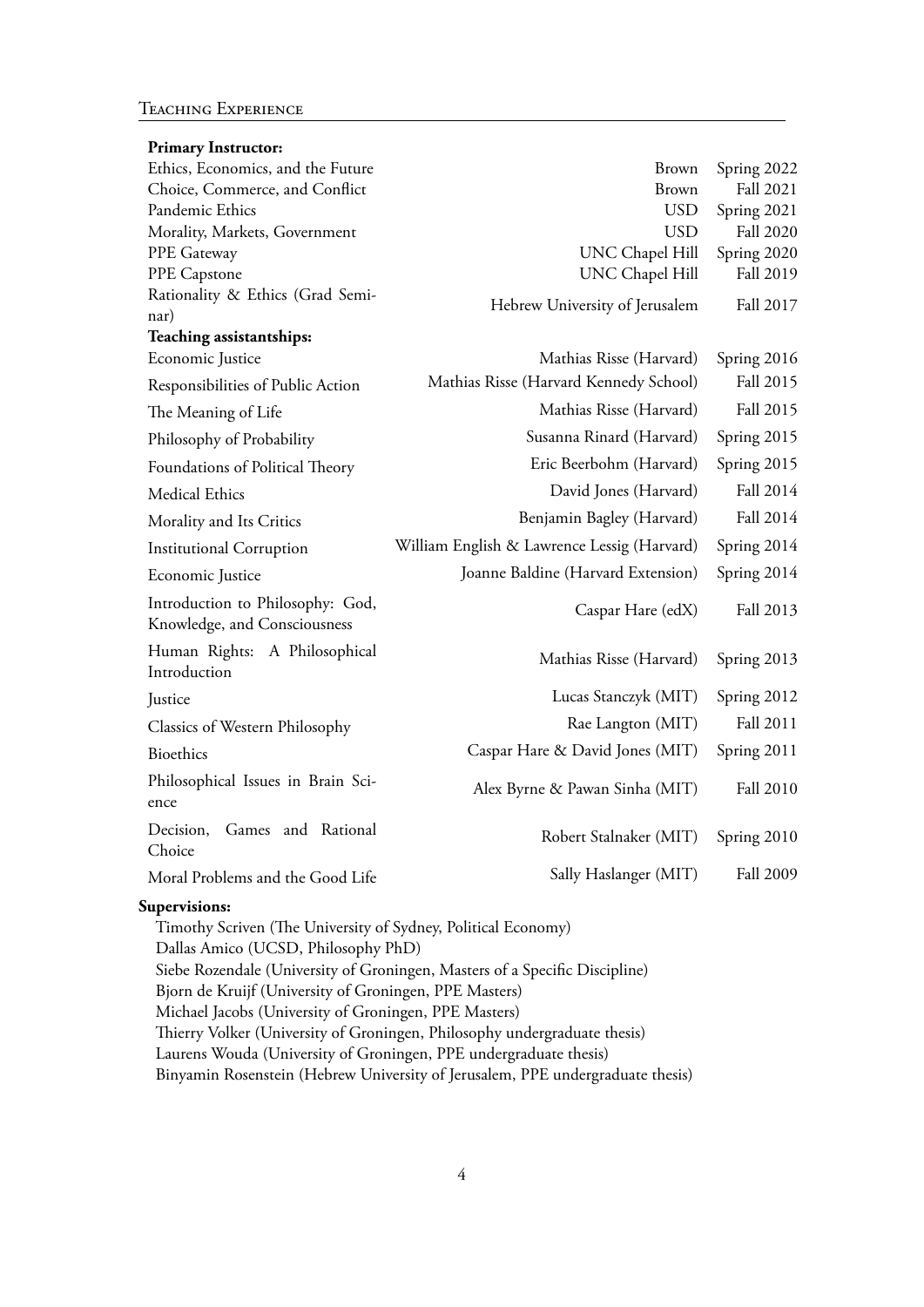| Epistemology & Philosophy of Science                                    |                   |
|-------------------------------------------------------------------------|-------------------|
| *Social Structure: What? How? Why? (Haslanger)                          | Spring 2012       |
| *Formal Epistemology (Stalnaker)                                        | Fall 2010         |
| *Skepticism and Epistemic Levels (White)                                | Spring 2010       |
| Causation, Explanation, Confirmation (Skow)                             | <b>Fall 2008</b>  |
| Ethics & Rationality                                                    |                   |
| *Topics in Moral Philosophy (Hare)                                      | Spring 2012       |
| *Metaethics (Berker, Harvard)                                           | Fall 2011         |
| *Addiction and Rationality (Holton & Prelec)                            | Spring 2011       |
| *Epistemic Normativity (Berker, Harvard)                                | Spring 2011       |
| The Limits of Rationality (Hare and Rayo)                               | <b>Fall 2010</b>  |
| *Normative Ethics (Hare)                                                | Spring 2009       |
| Mind & Metaphysics                                                      |                   |
| *Intentionality and Mental Content (Byrne & Rayo)                       | Fall 2012         |
| *Representation & Fragmentation (Rayo & Elga)                           | Fall 2011         |
| Ontology and Its Discontents (Yablo)                                    | Fall 2009         |
| Modeling Representation (Rayo)                                          | Spring 2009       |
| Philosophy of Memory (Byrne)                                            | <b>Fall 2008</b>  |
| Language & Logic                                                        |                   |
| *Conditionals (Stalnaker)                                               | Fall 2012         |
| *Philosophy & Theoretical Computer Science (Aaronson, Computer Science) | Fall 2011         |
| *Seminar on Vagueness (McGee)                                           | Spring 2010       |
| Modal Logic (Stalnaker)                                                 | Fall 2009         |
| <b>History</b>                                                          |                   |
| Kant: Critique of Pure Reason (Langton)                                 | Spring 2010       |
| Ancient Philosophy: Plato & Aristotle (Haslanger)                       | Spring 2009       |
| Proseminar II: Quine to Kripke (Byrne and White)                        | Spring 2009       |
| Proseminar I: Frege to Carnap (Rayo and Langton)                        | <b>Fall 2008</b>  |
|                                                                         | * courses audited |

# WORK EXPERIENCE

| $2013 - 2017$ | MITx Graduate Fellow (edX)                                                                    |
|---------------|-----------------------------------------------------------------------------------------------|
|               | Introduction to Philosophy: God, Knowledge, and Consciousness                                 |
|               | Minds & Machines                                                                              |
|               | Paradox & Infinity                                                                            |
|               |                                                                                               |
|               | <i><u><b>Deparaibilities:</b></u></i> Course construction, outboring online exercises, securi |

*Responsibilities:* Course construction, authoring online exercises, securing copyright permissions, moderating online discussion forums, teaching in virtual environment, digital marketing, managing instructor-grading